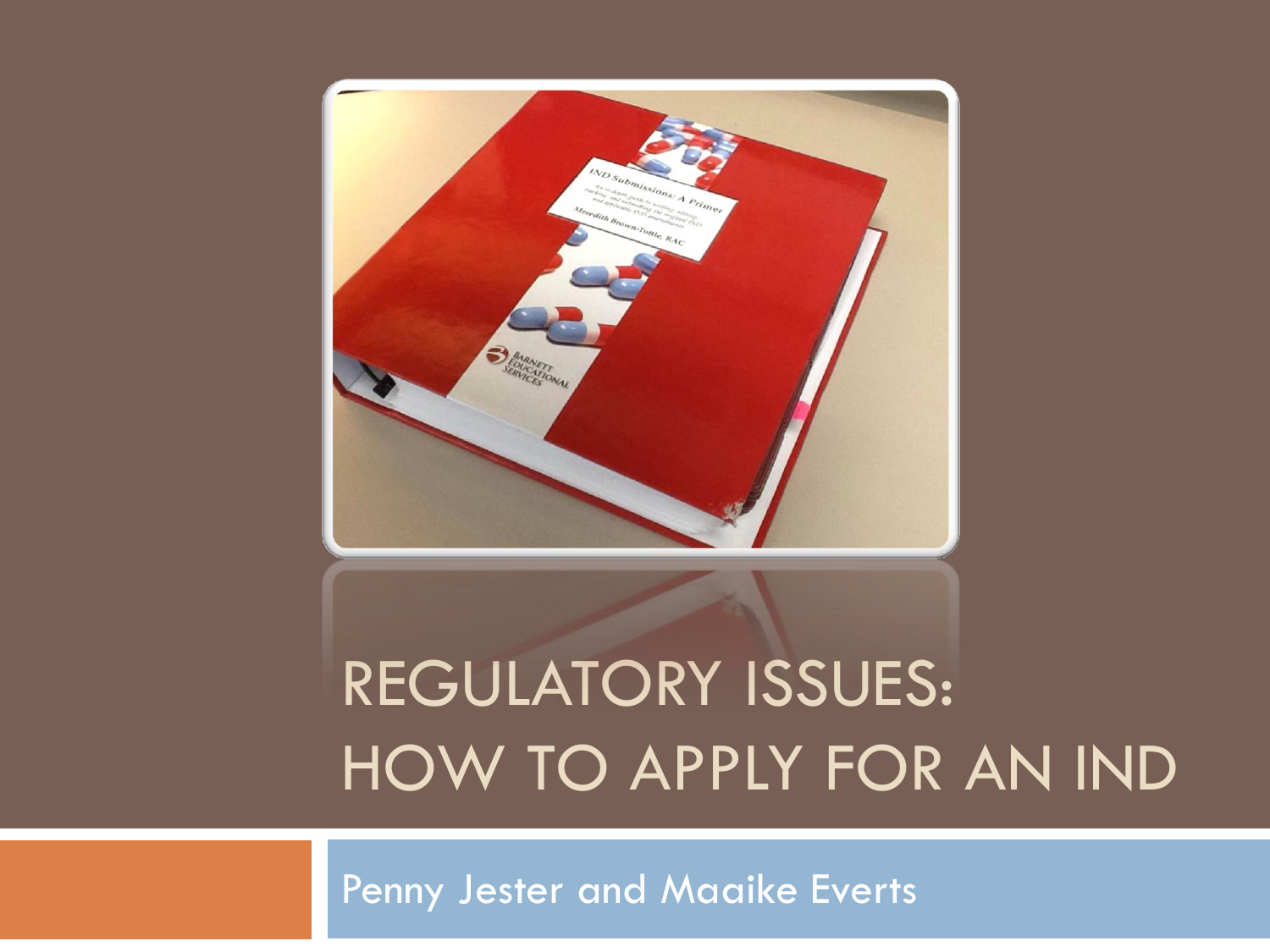### **Outline**

- □ What is the purpose of an IND?
- □ What types of INDs are there?
- □ When do you need one?
- □ How do you apply for one?
- □ How do you manage an active IND?

 $\Box$  IDEs are very similar with some minor differences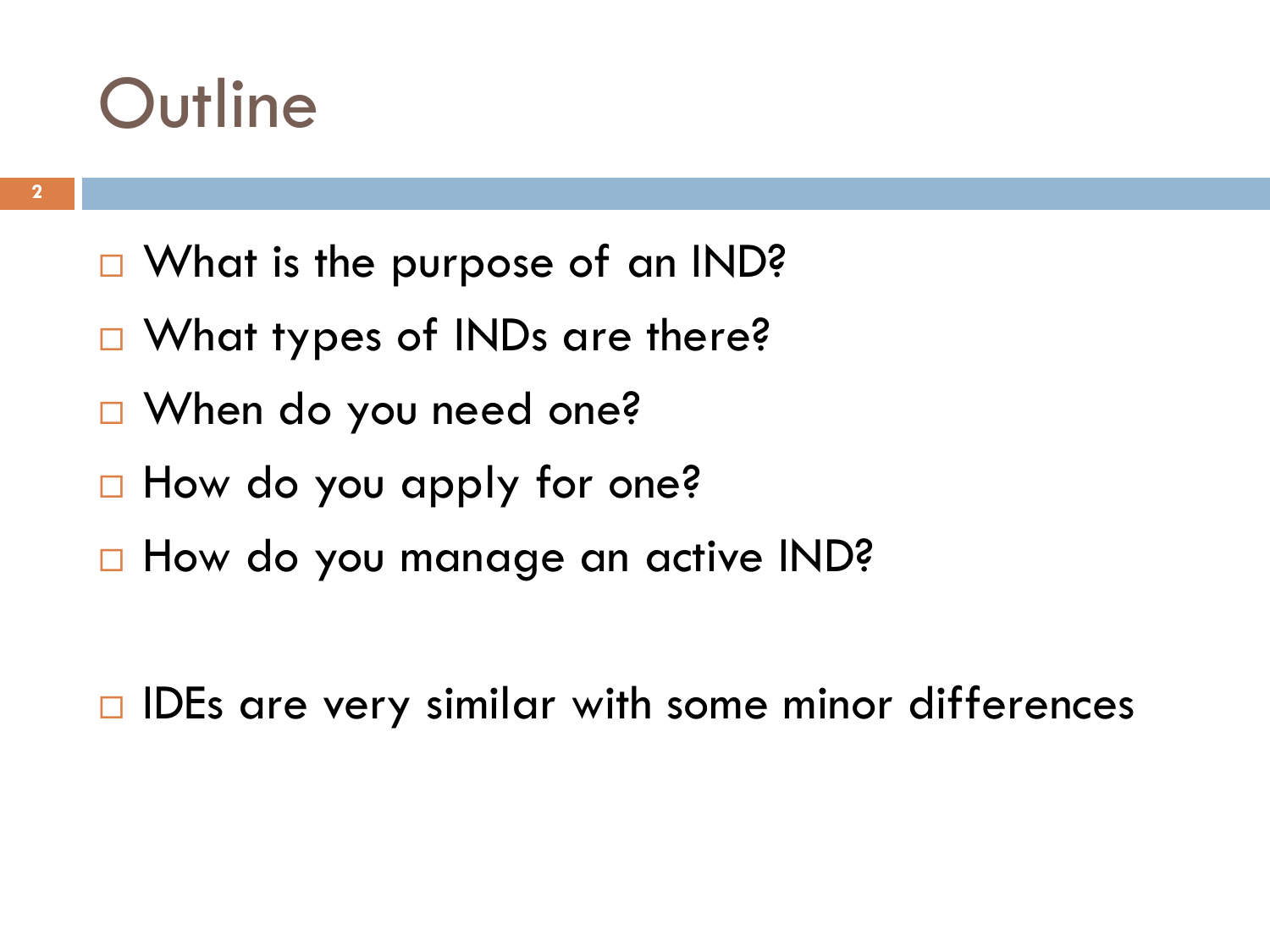## Purpose of an IND

- **3**
- $\Box$  Exemption from the law requiring an approved marketing application for drugs to allow clinical testing
- $\Box$  Assess that the proposed clinical protocol is not unnecessarily risky
	- **Exaluate preclinical data for safety**
	- **Exaluate investigators qualifications**
	- **Exaluate drug purity**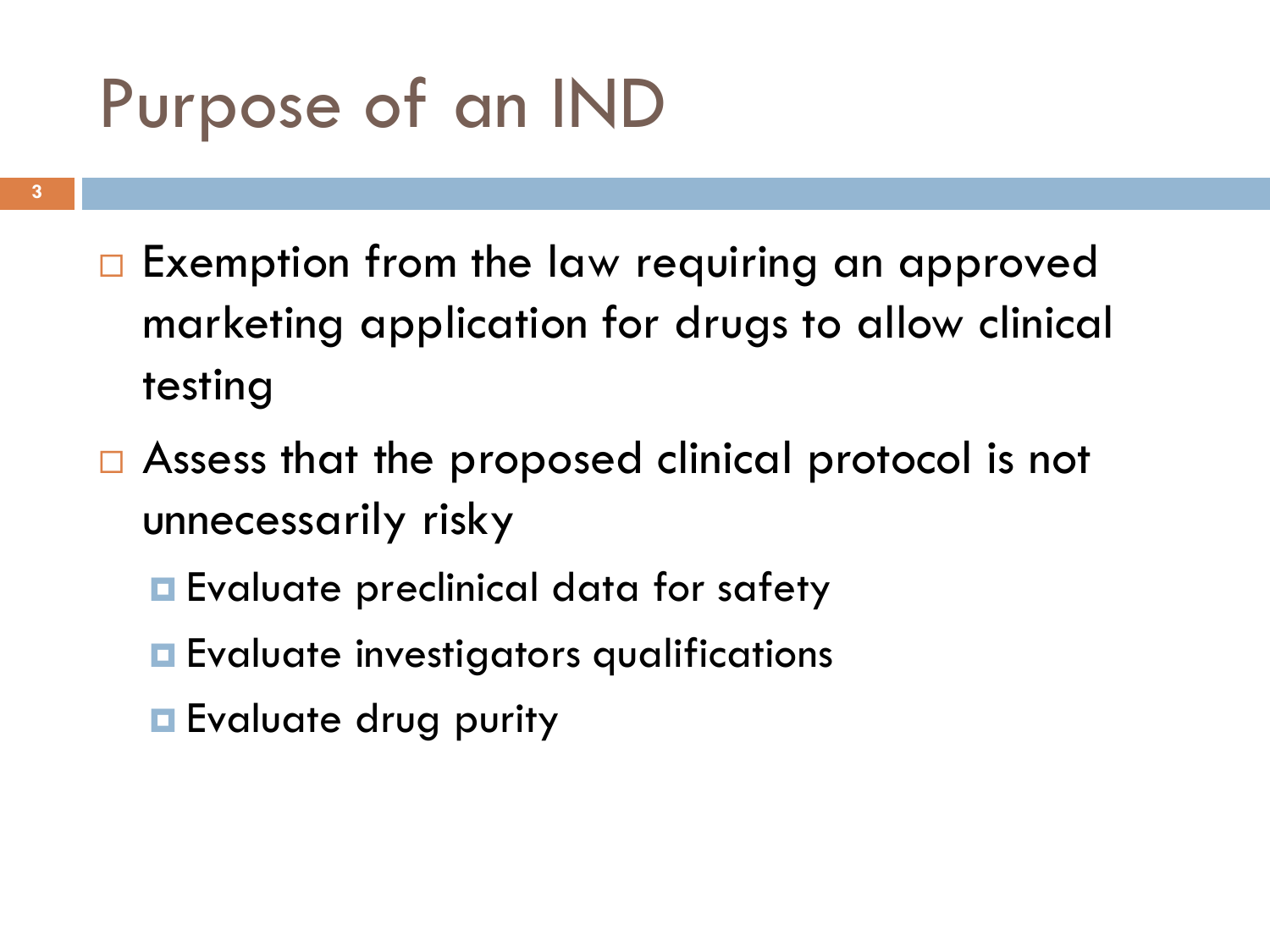### What is a New Drug?

- **4**
- Any drug (or biologic) that is not generally recognized as safe and effective for use under the conditions prescribed, recommended or suggested in the labeling thereof" (section 201 FD&C Act)

- $\Box$  FD&C Act prohibits shipment of any drug across the state lines without an approved NDA
- $\Box$  Investigational New Drug (IND) application provides an exemption to allow shipment of the drug for clinical testing,.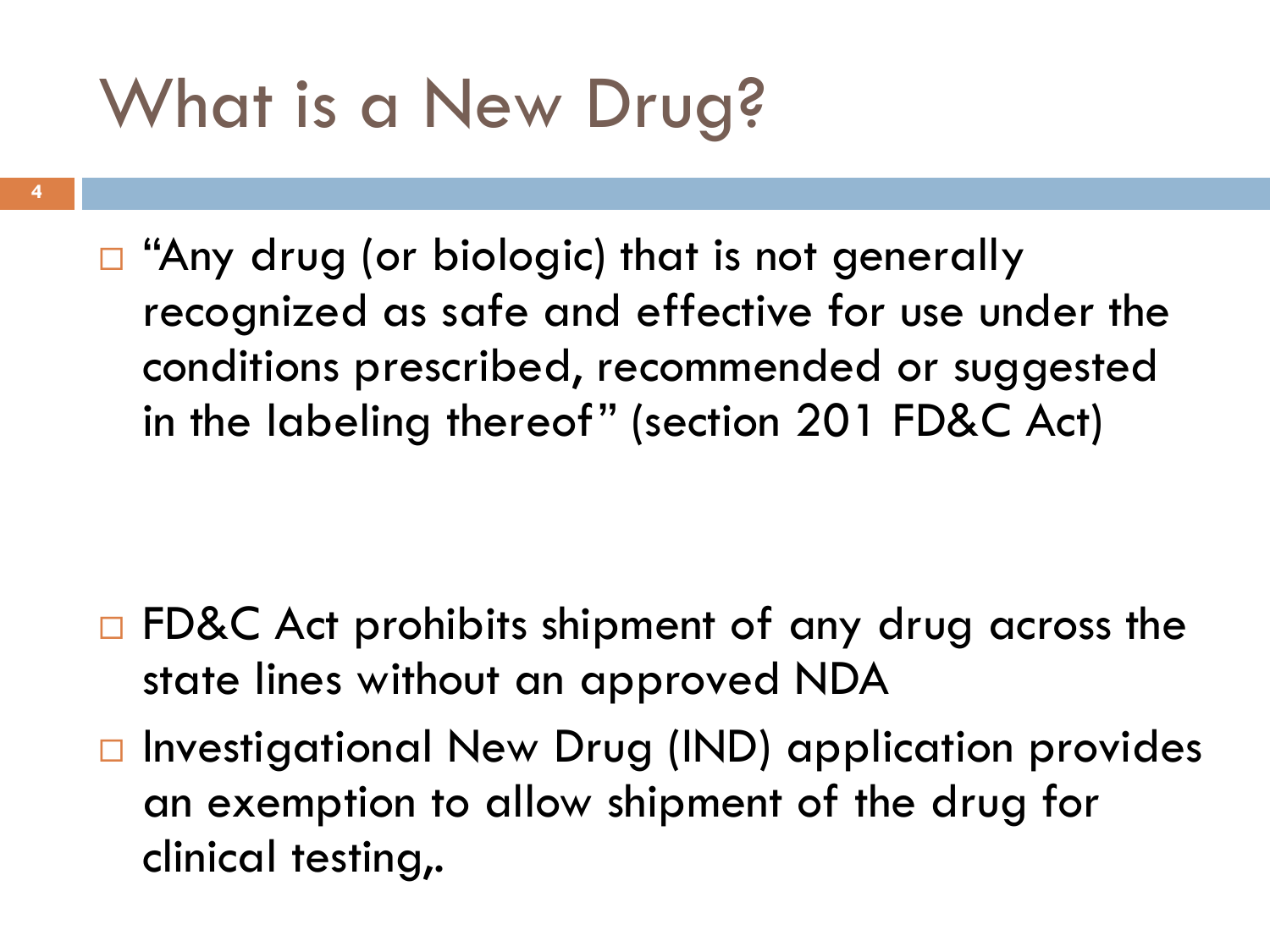## Permissions needed for clinical trial

- $\Box$  The sponsor must apply for permission to study drugs in humans
	- **E** From FDA for IND traditional or exploratory
	- **F** From an IRB for either
	- **E** From various other entities at your institution
- □ "Sponsor"
	- $\blacksquare$  Individual physician
	- $\blacksquare$  Institution
	- **<u>Industry</u>**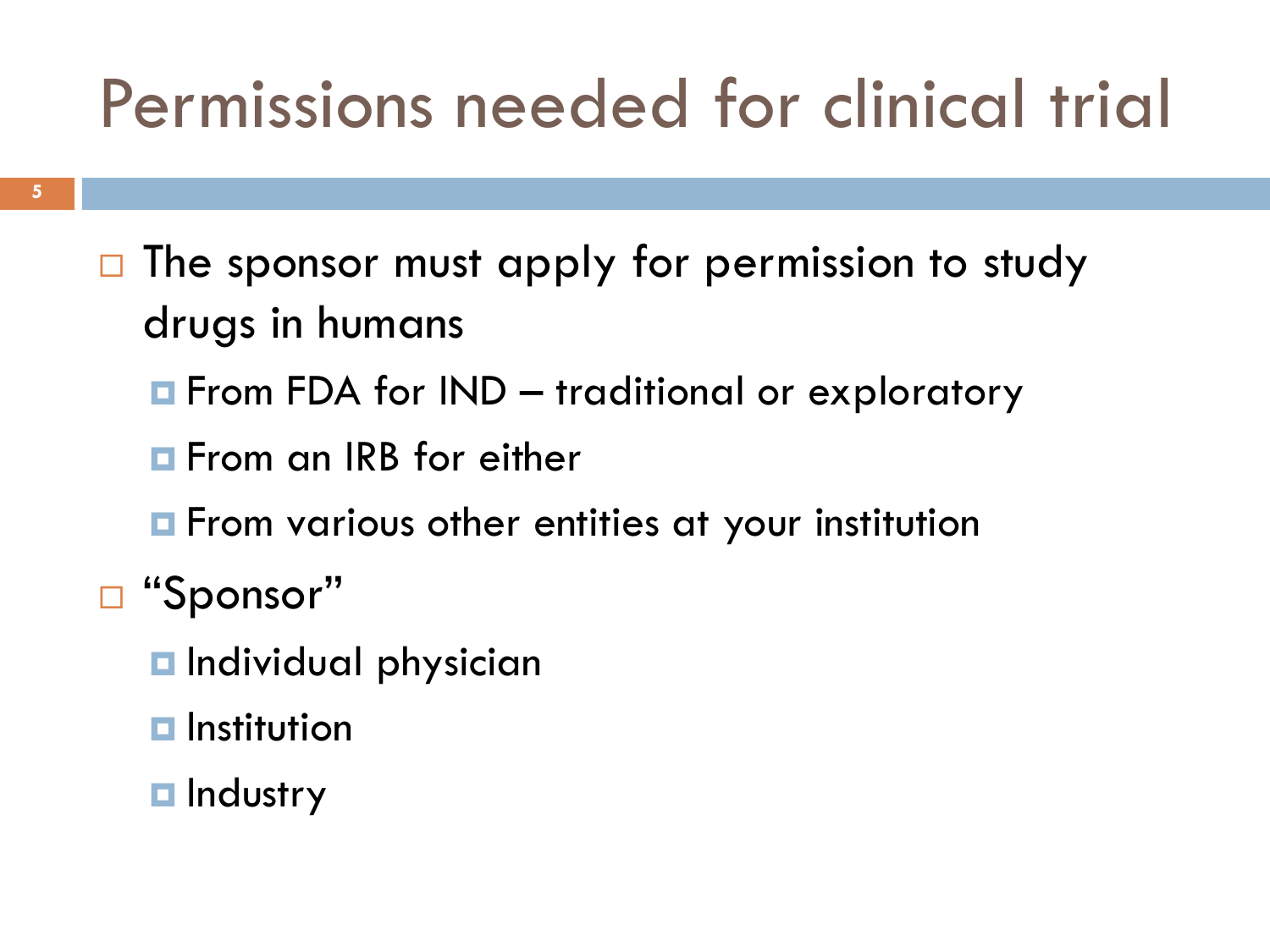## Types of INDs

- □ Three types of traditional INDs
	- **O** Sponsor-initiated
	- Expanded Access: Treatment IND
	- **Emergency use IND**
- □ Relatively new type of IND Exploratory ('phase 0')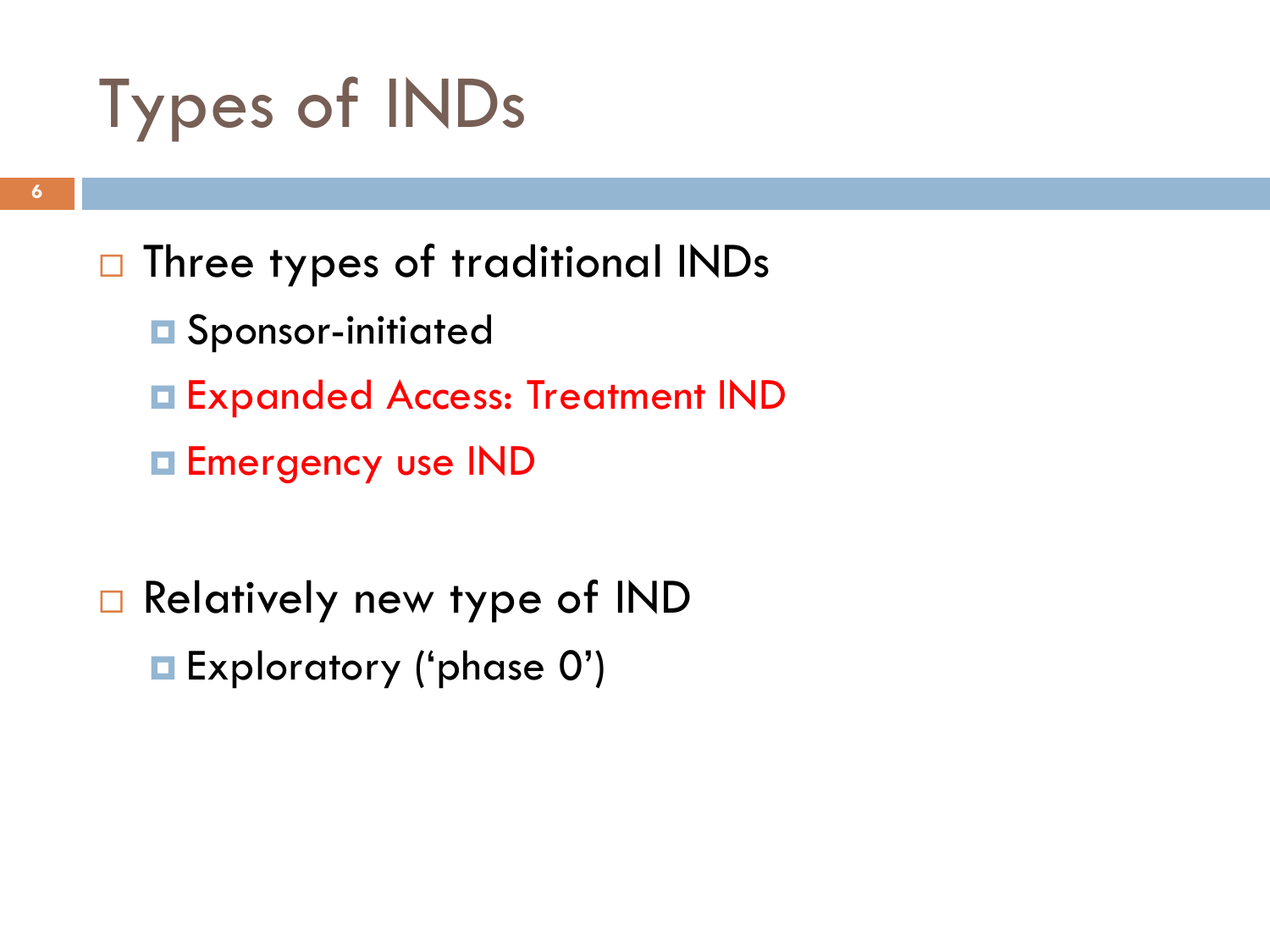### When do you need one?

### **Unapproved Product Construction Construction Approved Product**

□ Required for a new drug or biological product to be used in a clinical trial

- □ Required to study a new aspect of an approved drug
	- **Different indication**
	- **Different route of** administration or dose
	- **New drug combination**
	- Different population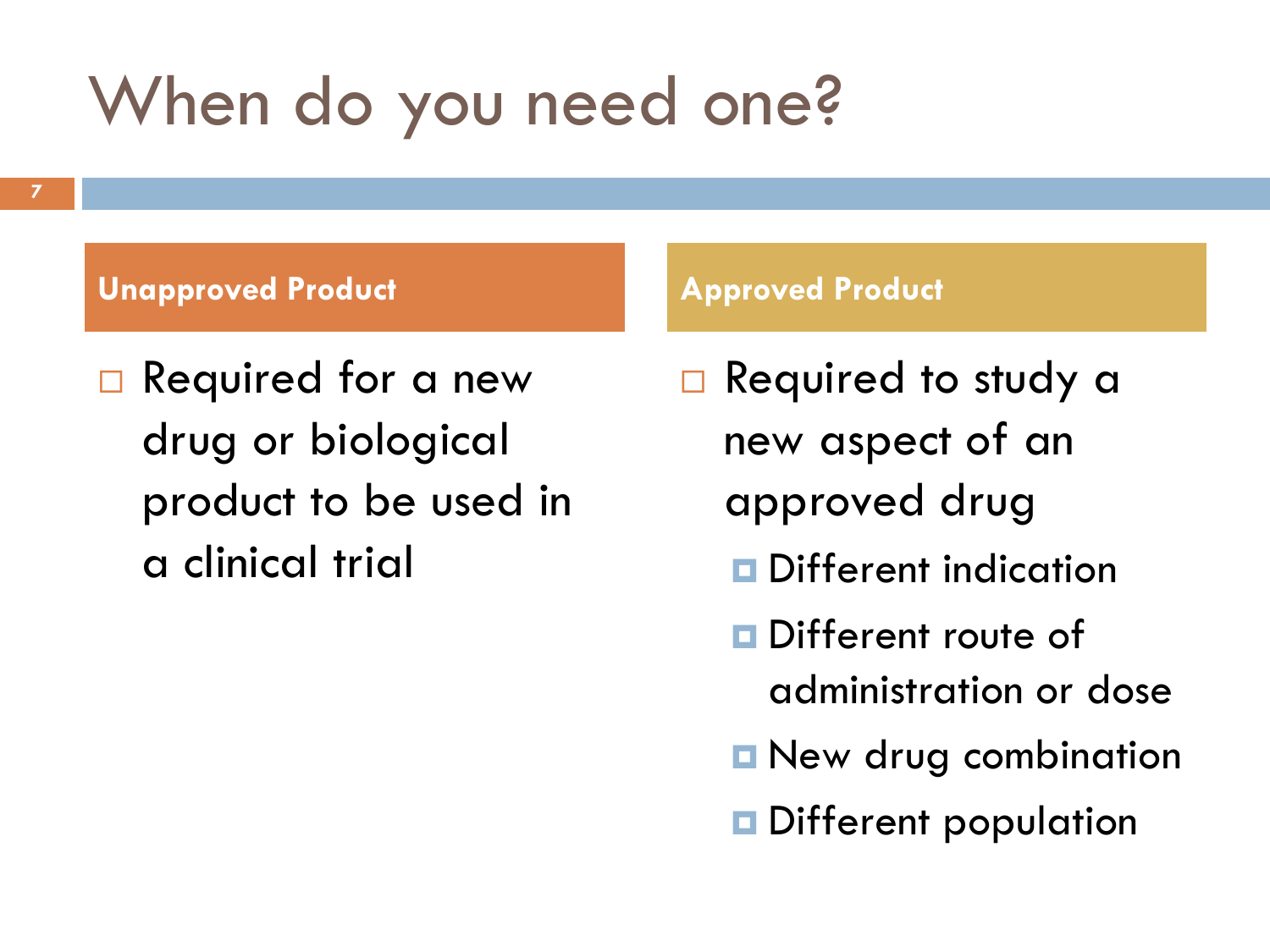### Off-label Use

- $\Box$  Approved products may be used by physicians outside of labeled indications for the practice of medicine
- □ No IND is needed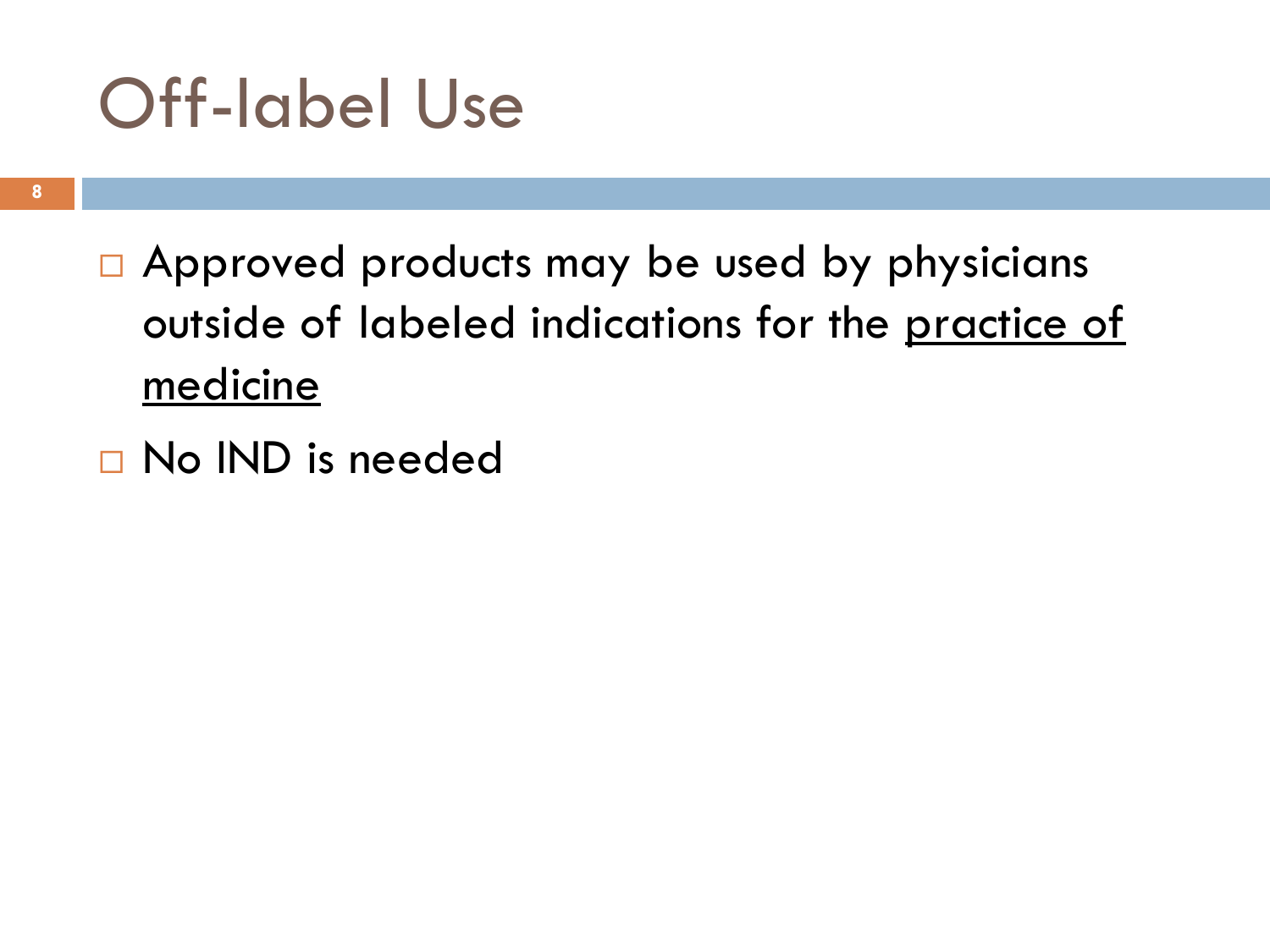### When is it not required?

- $\Box$  Generally not required when all these criteria met:
	- No intent to support new use or labeling change
	- **□ No intent to support change in advertising**
	- No factor such as route of administration, dosage, or study population significantly increases risk
	- **□ Compliance with FDA informed consent and IRB review** requirements
	- No promotion or representation of product as safe or effective treatment for condition under study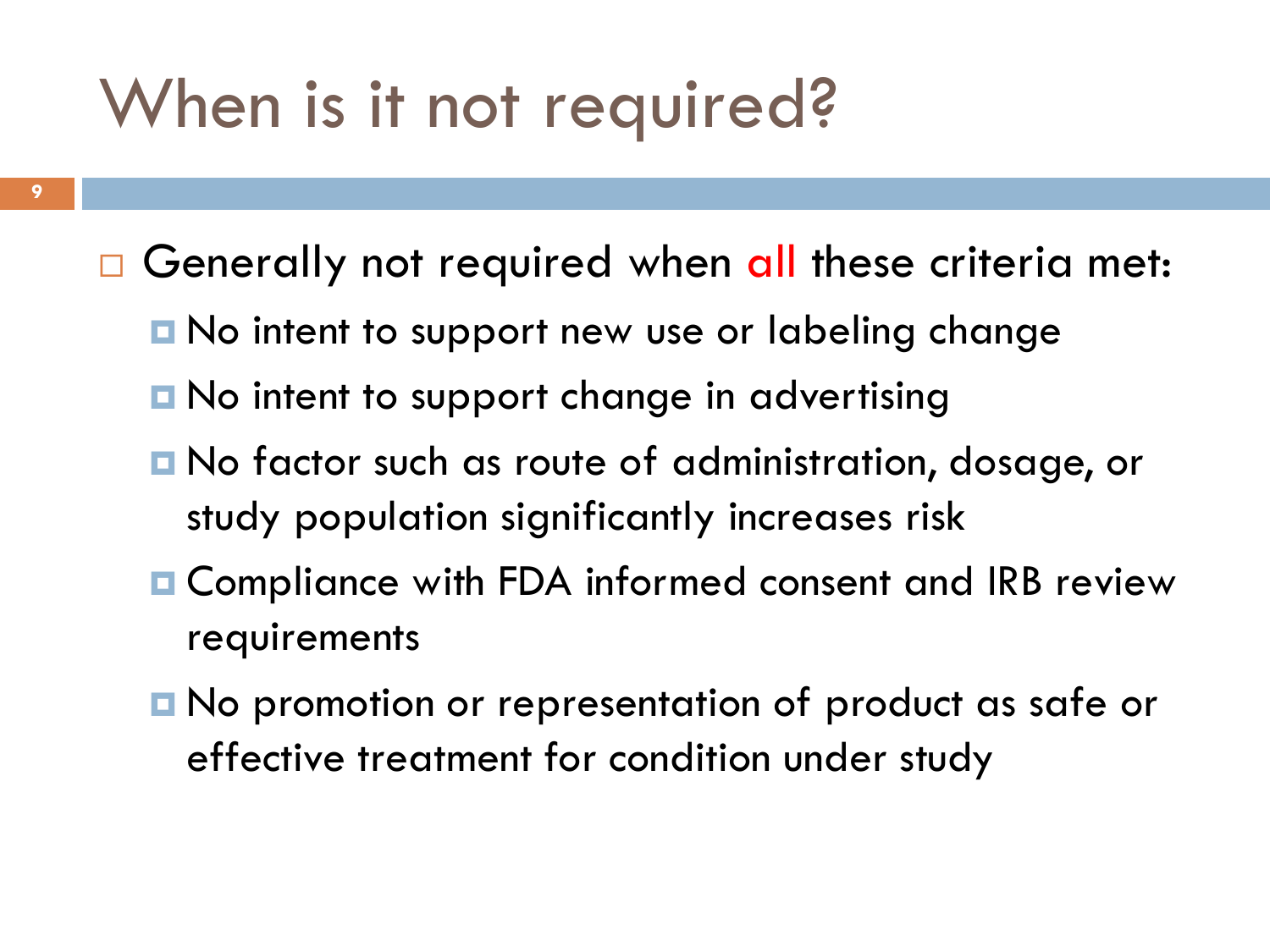### IND needed?

 $\Box$  Study the therapeutic effect of a food supplement available OTC on the progress of type I diabetes

□ Yes! Therapeutic intent

 $\Box$  Study the effects of a commonly used drug for the treatment of asthma on bone turnover markers

□ Yes! May change the label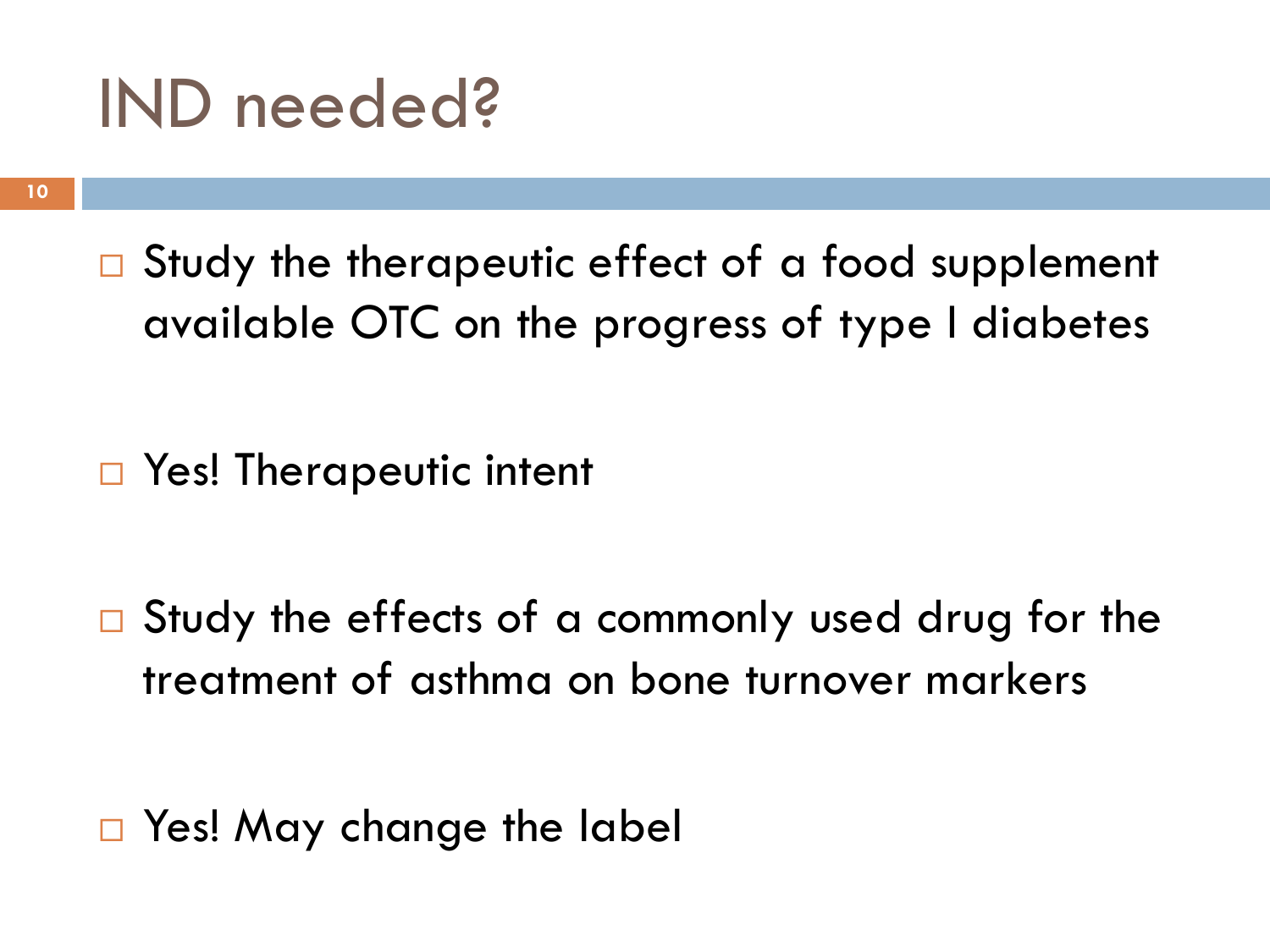### Not sure?

Read the guidance:

■ http://www.fda.gov/downloads/Drugs/Guidances/UC M229175.pdf

- $\Box$  Ask the IRB\*\*
- Ask the FDA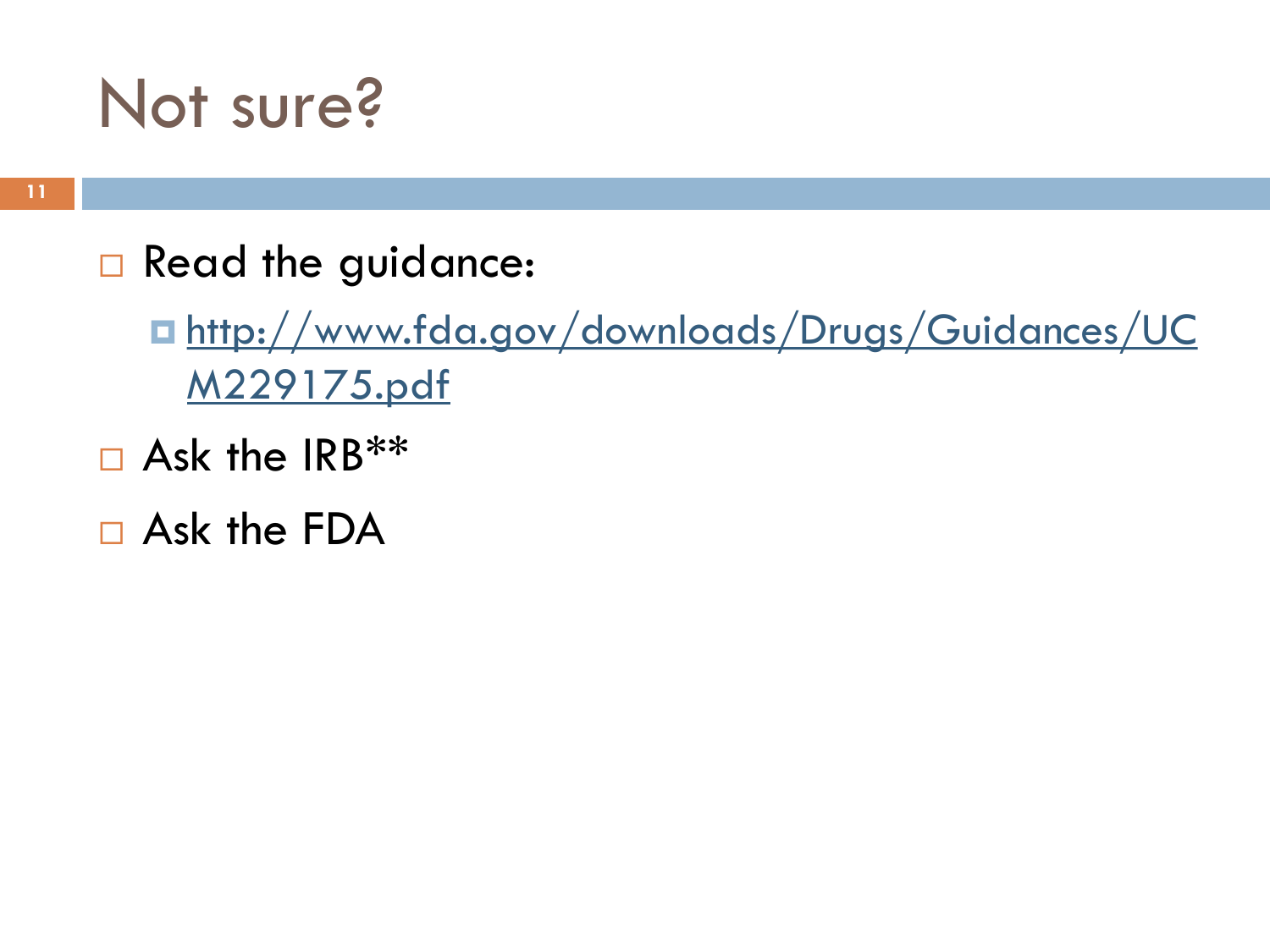### So… you have to apply for an IND

**12**

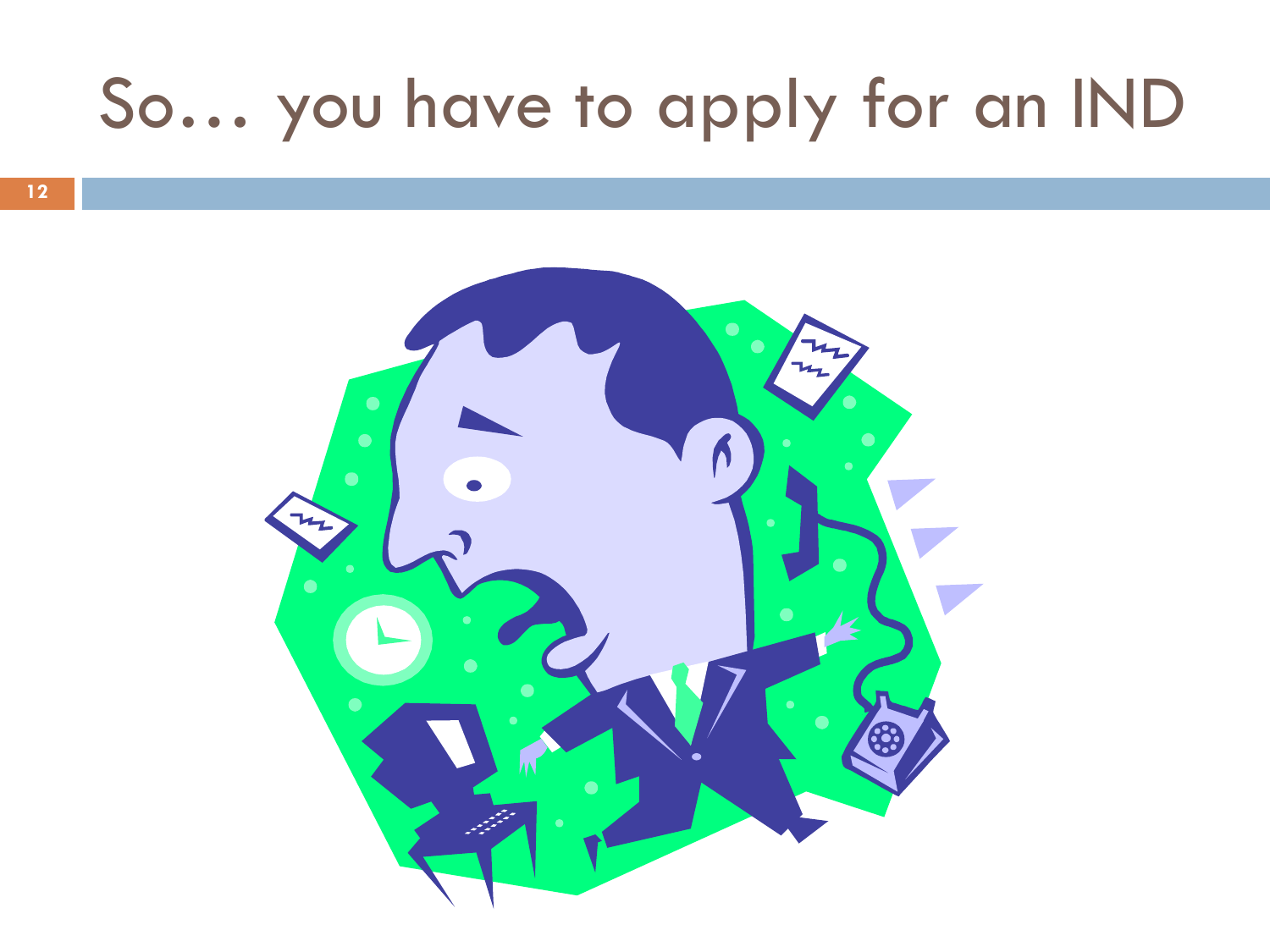## Relax…we're here to help!

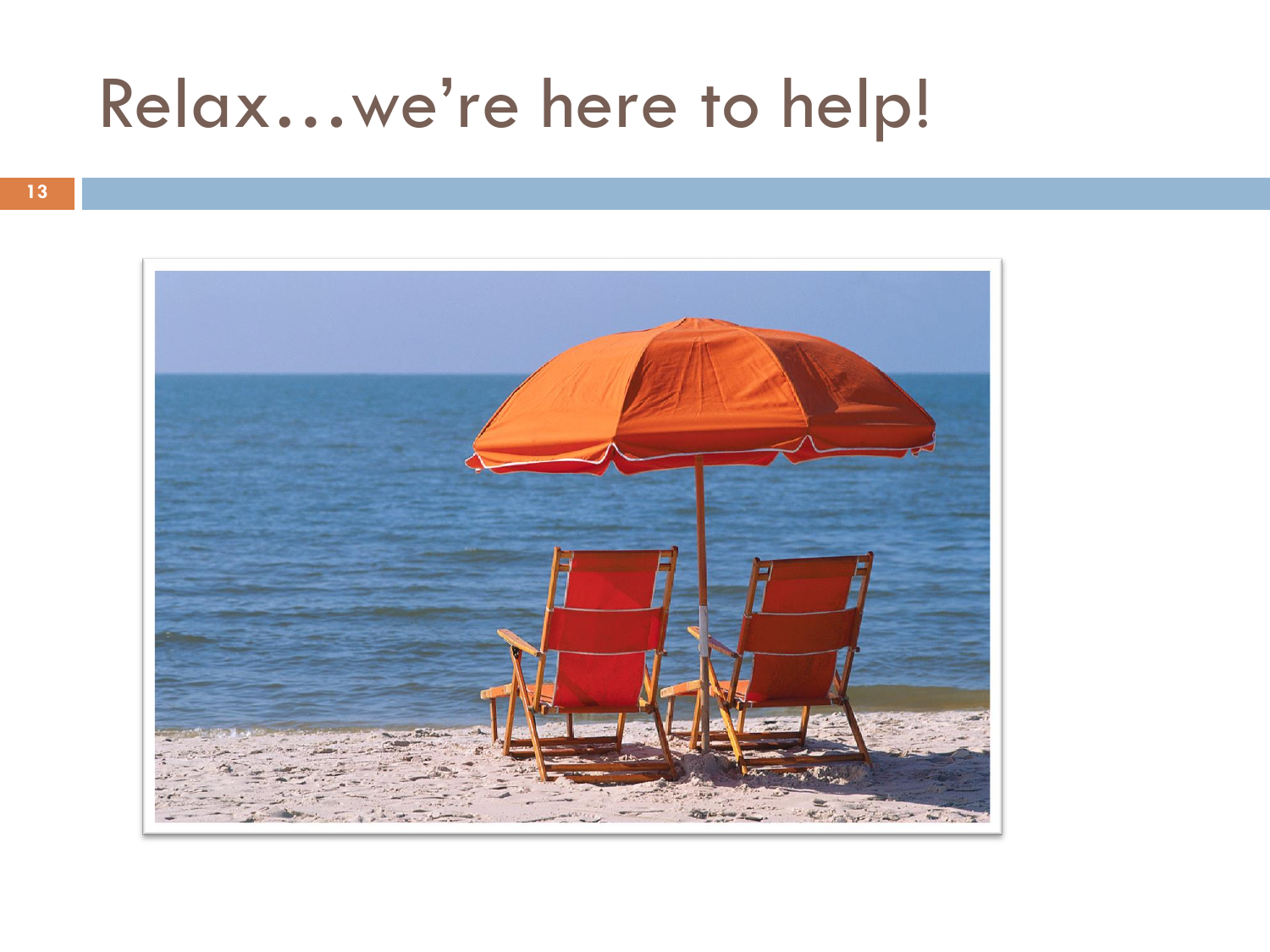# How to apply for an IND

- $\Box$  Forms forms!
- □ Most important ones (will discuss in detail later):
	- 1571
	- $\Box$  1572
	- $\Box$  3674
	- $\Box$  3454
- □ Clinical protocol should have been finalized
- $\Box$  Informed consent form should be available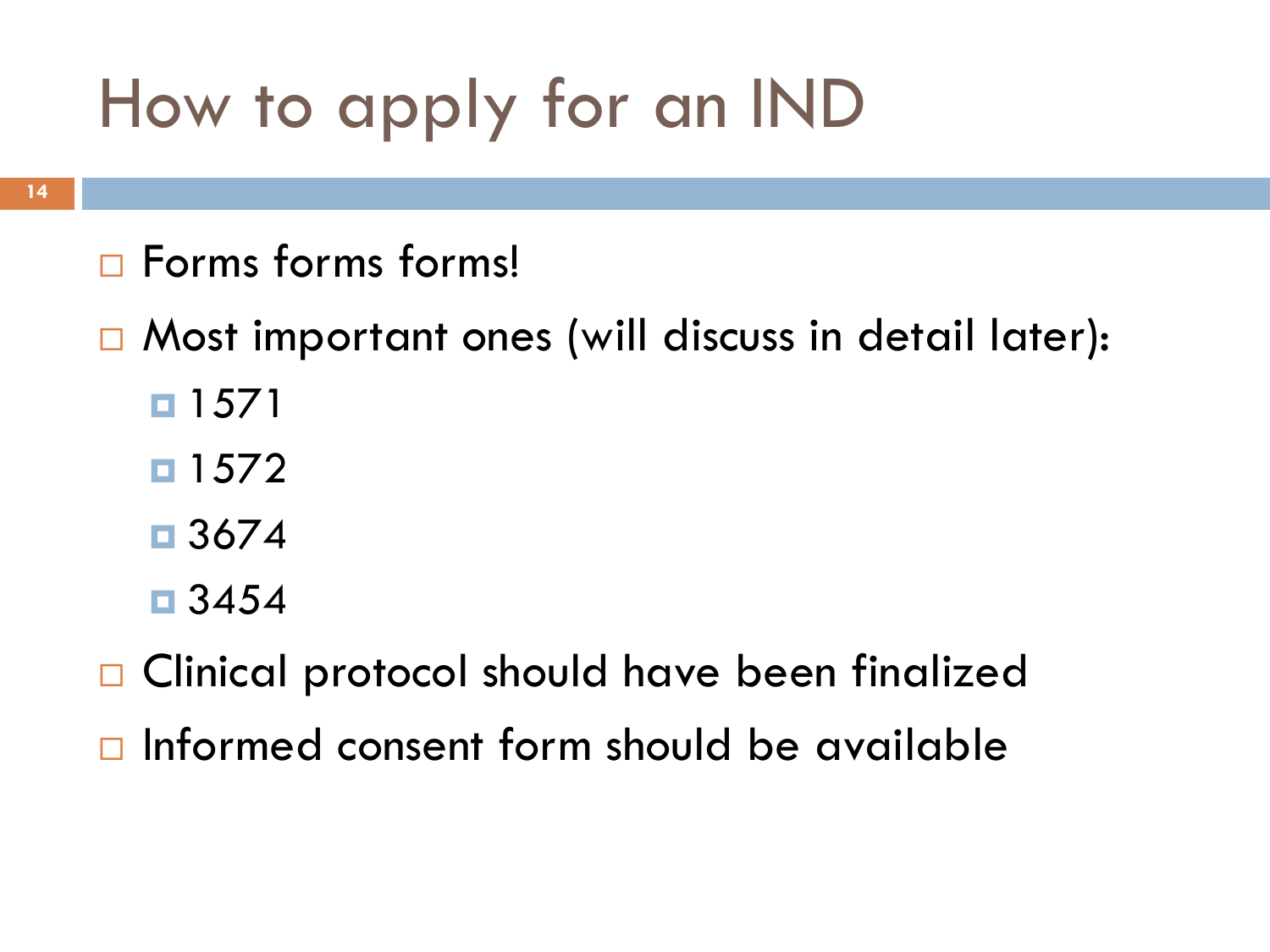# Paperwork: in triplicate; fancy binders

### **Approved product New product**



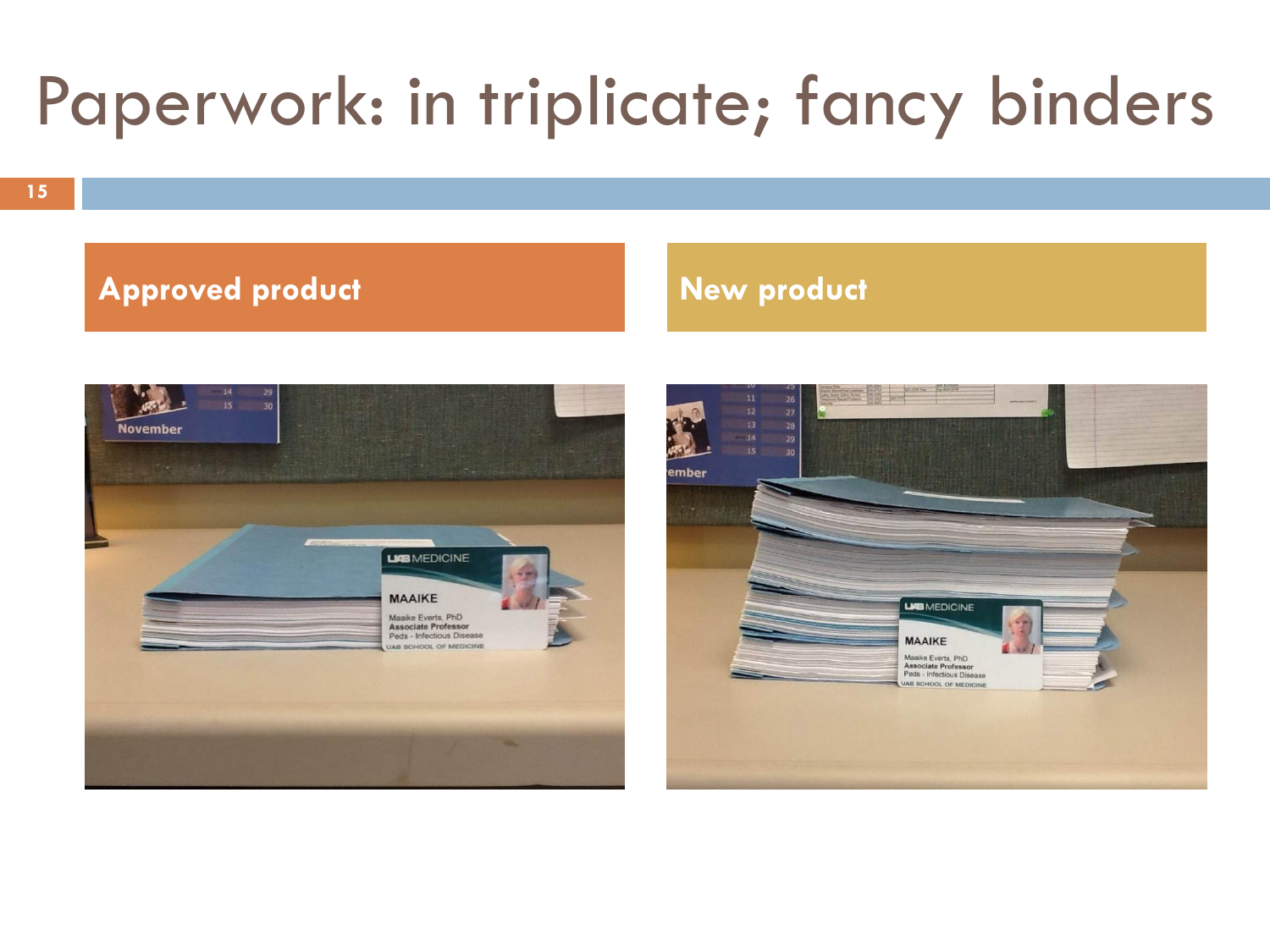## Pre-IND meeting

- □ Formal way of communicating with the FDA about your plans
	- **Request input on toxicity studies, protocol design, etc**
- □ Not required
- $\Box$  Informal ways of communicating with the FDA are encouraged as well
	- **E** Phone
	- **Email**
- *Benefit:* may move IND through the FDA more quickly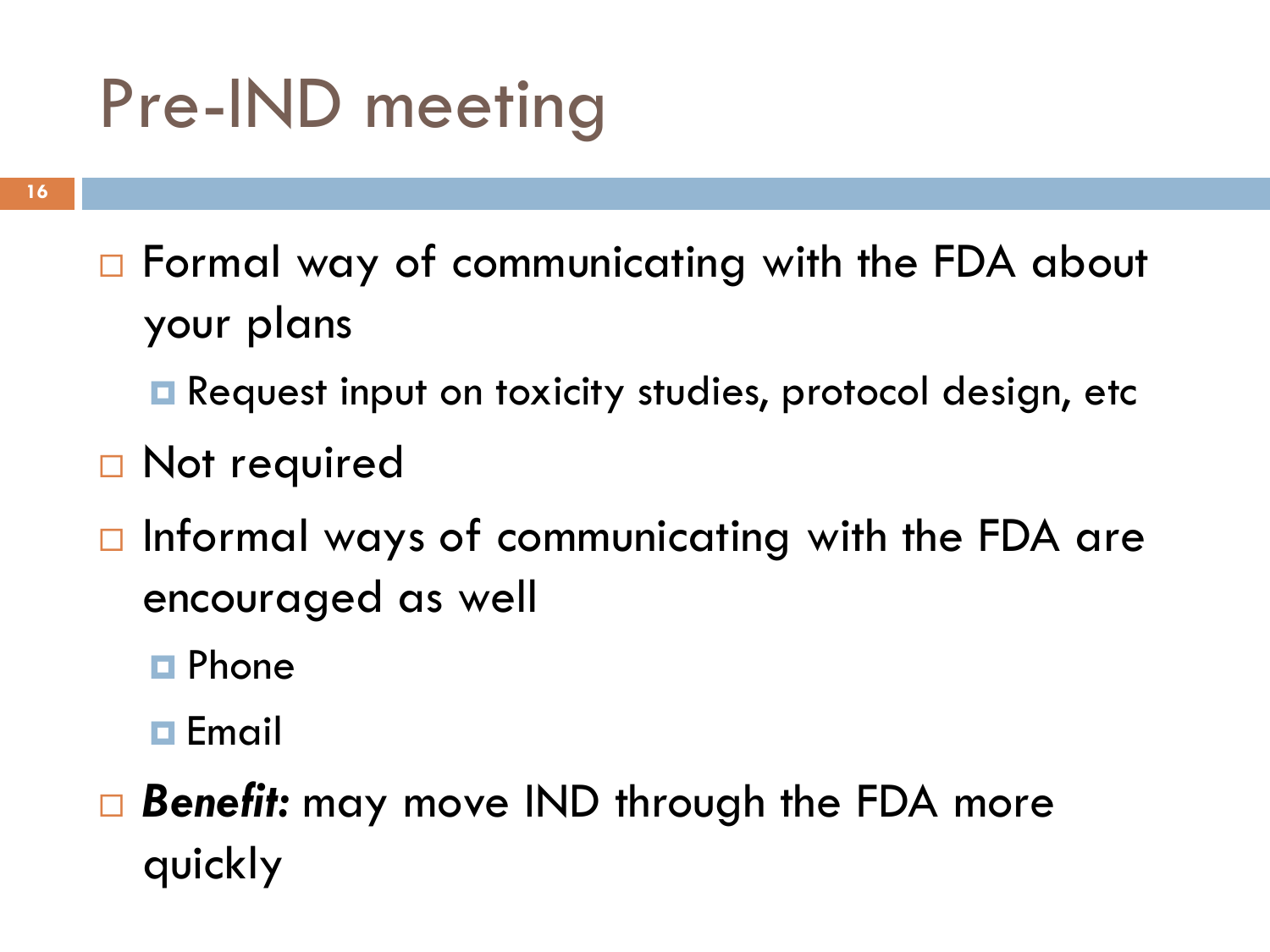## The application itself

### □ Pre-determined sections with certain types of information; sometimes information repeats

| Section 1: 1571                            | Section 5: <b>IB or PI</b>            | Section 9: Previous<br>human experience |
|--------------------------------------------|---------------------------------------|-----------------------------------------|
| Section 2: <b>TOC</b>                      | Section 6: Protocol                   | Section 10: Additional<br>info          |
| Section 3: Introductory<br>statement       | Section 7: <b>CMC</b>                 | Section 11: Biosimilar<br>user fee      |
| Section 4: General<br>investigational plan | Section 8:<br>Pharmacology/Toxicology | Section 12: References                  |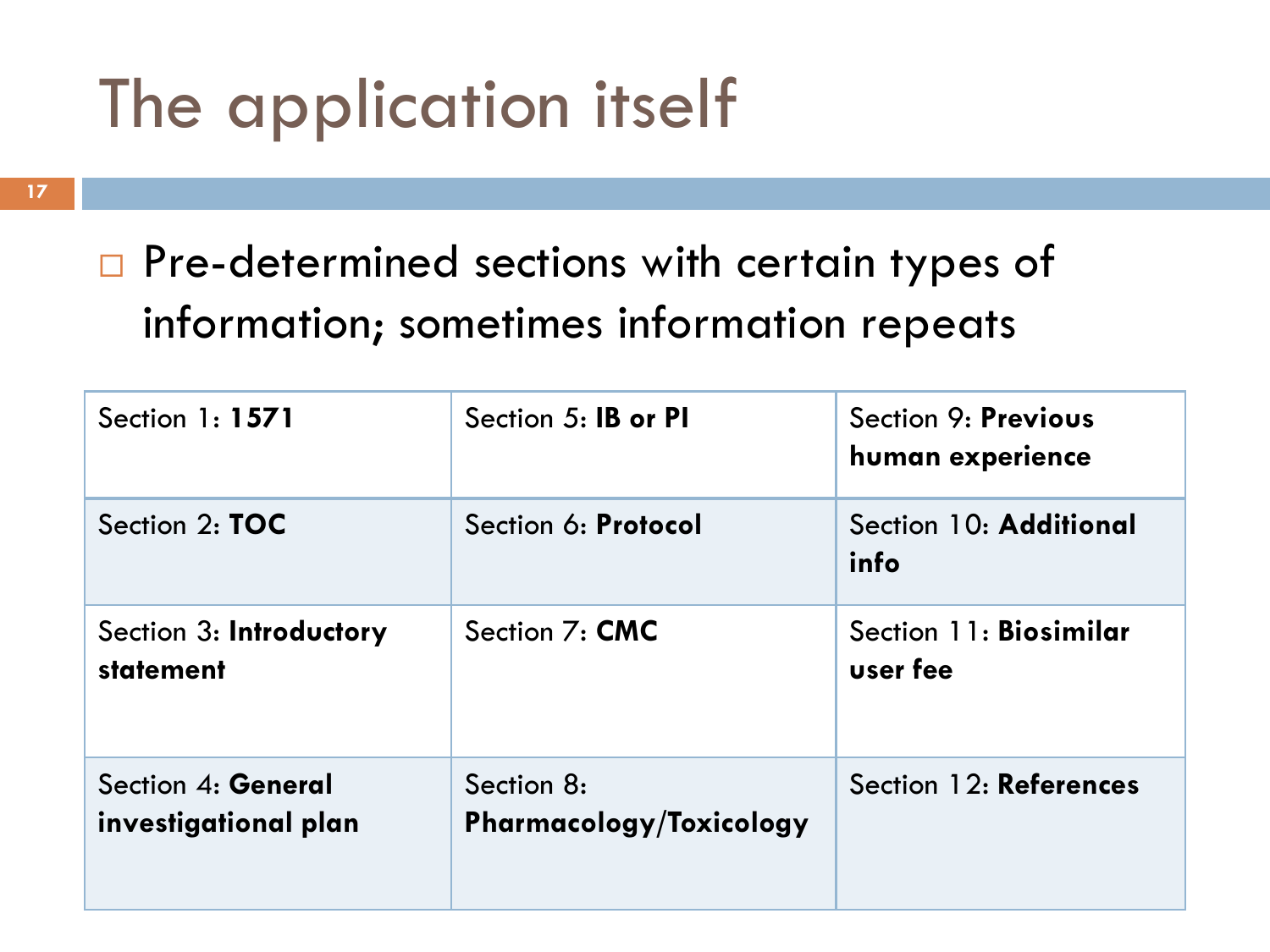### IND application template

- **18**
- □ We created a template to be used for UAB investigators (could be modified for other institutions)
- □ Contains some 'stock' language (modify as needed)
- $\Box$  Links to forms
- $\Box$  Instructions to forms
- $\Box$  Instructions what information goes where

 $\Box$  Let's go through it!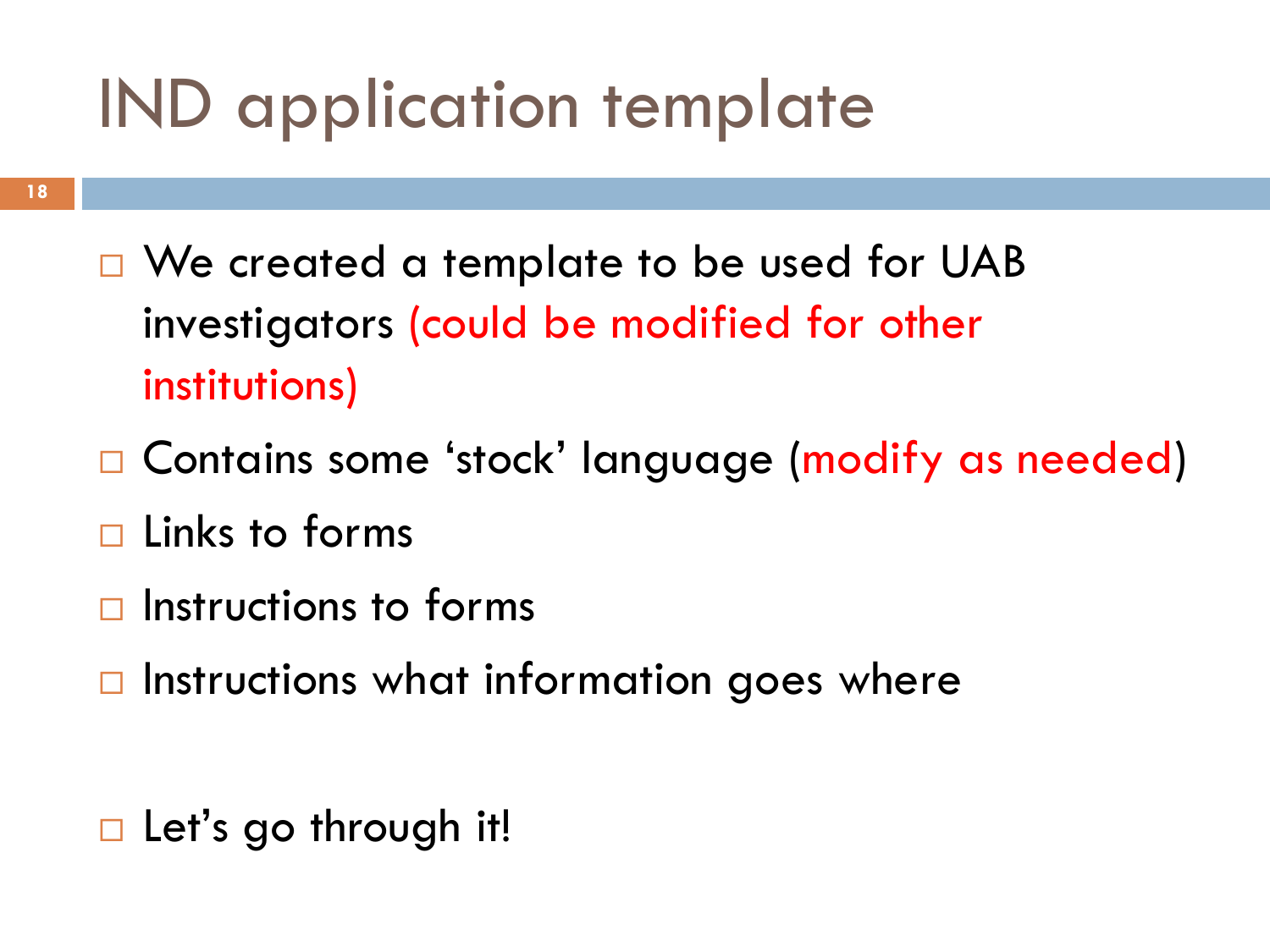### What happens after submission?

- □ Receipt of FDA Acknowledgment Letter
	- Arrives 1-2 weeks after FDA receipt of IND submission
	- **□** Assigns IND number, gives date of receipt, reminds sponsor-investigator of obligations under the IND
	- **D** NOT an approval to begin
- □ May not start until 30 days after IND receipt date **<u>E</u>** Unless earlier notification indicates otherwise ■ Unless 'hold' placed on protocol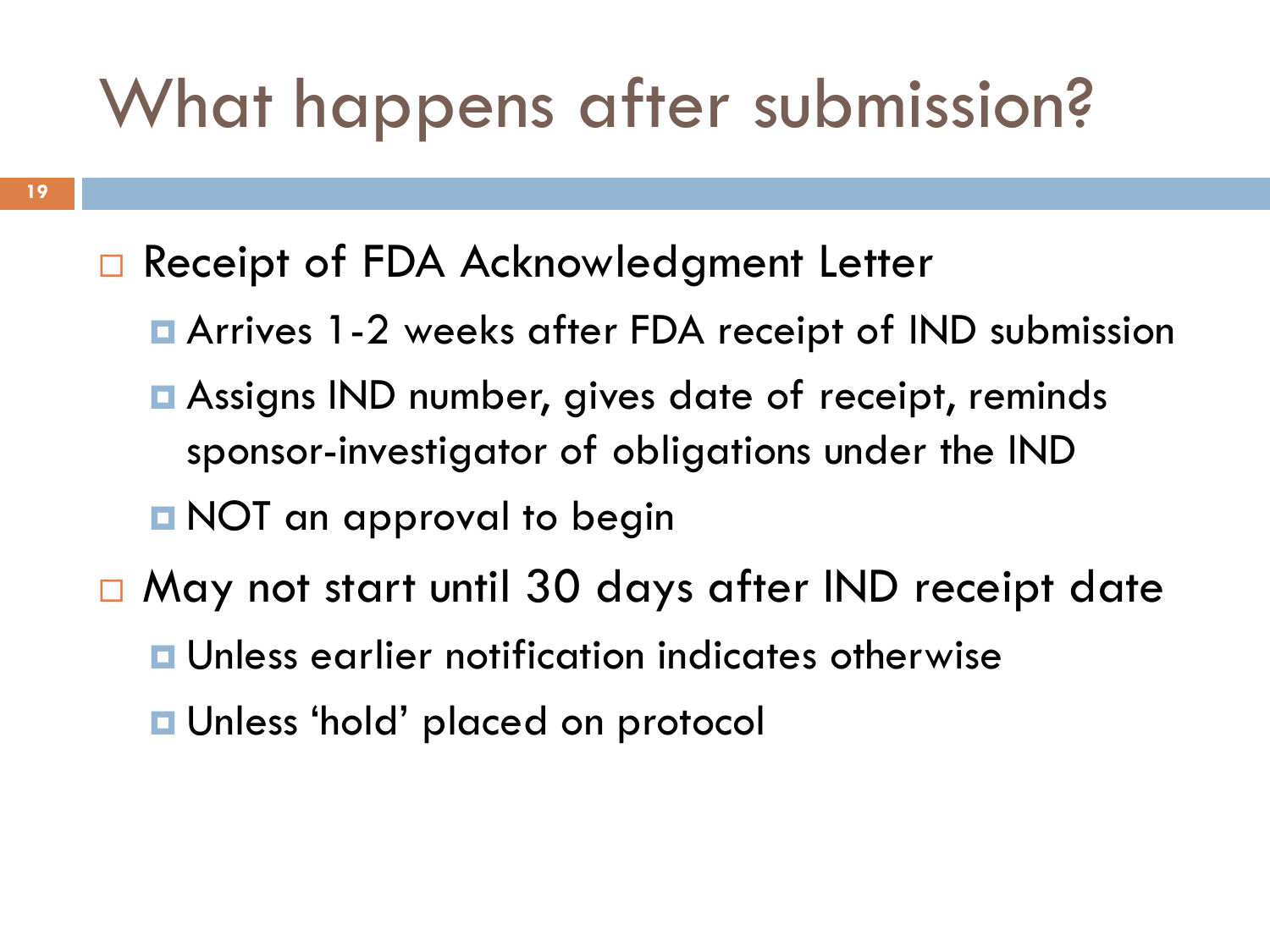### Possible FDA Actions

- □ Request additional information or place on clinical hold
	- **E** Research cannot begin until clinical hold issues are addressed in ways acceptable to FDA
- □ Conclude project is exempt
	- **Research may be conducted without an IND**
- □ Passive Activation
	- Allowing 30 days from filing to pass without comment
	- $\blacksquare$  (confirm FDA non-objection is a good idea anyway)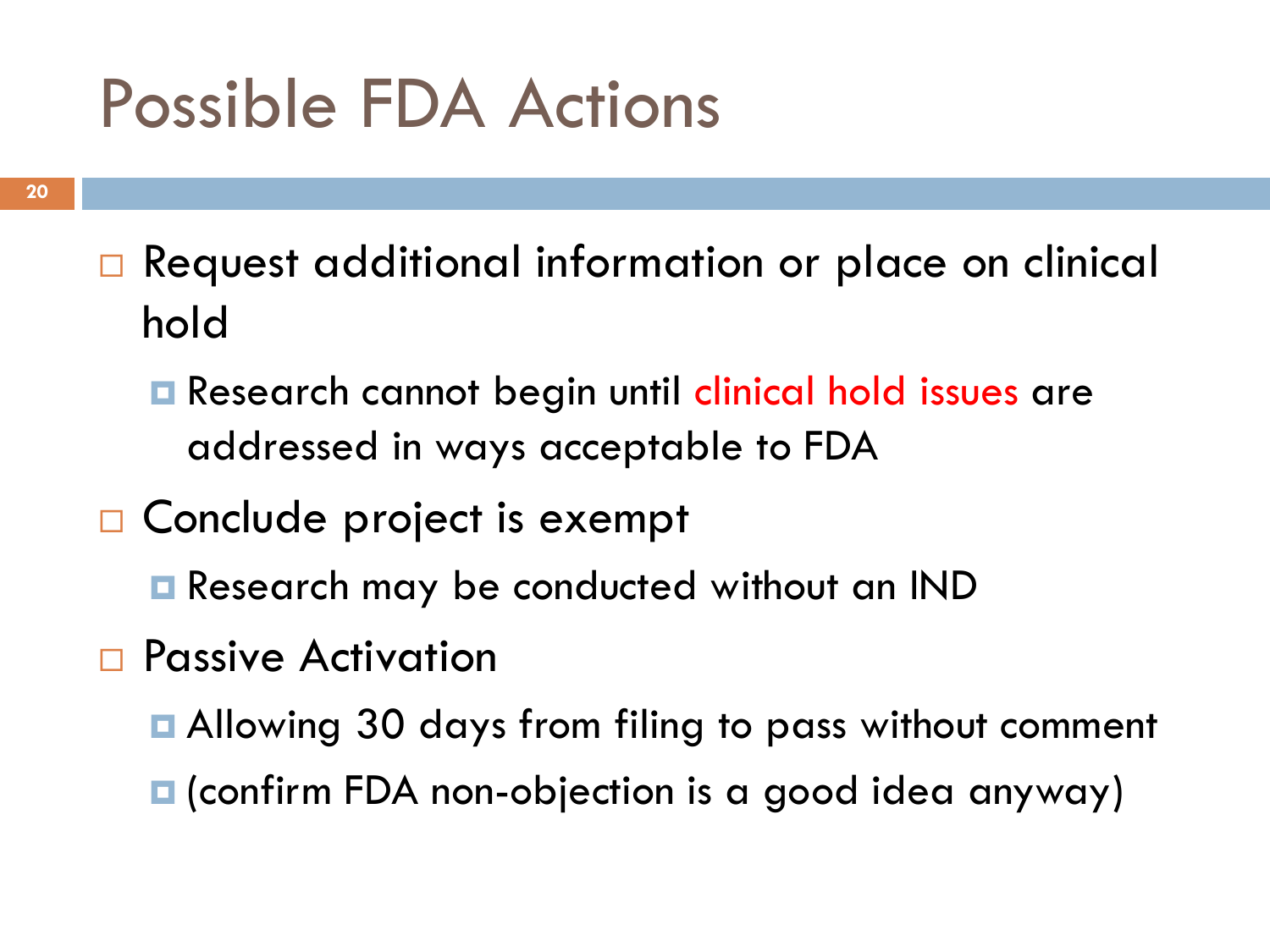### Common reasons for hold

- □ Human subject exposure to an unreasonable and significant risk of illness or injury
- $\Box$  Incomplete information to assess the risk to subjects
- Deficient plan or protocol
- □ Misleading, erroneous, or materially incomplete investigator brochure
- □ Unqualified clinical investigators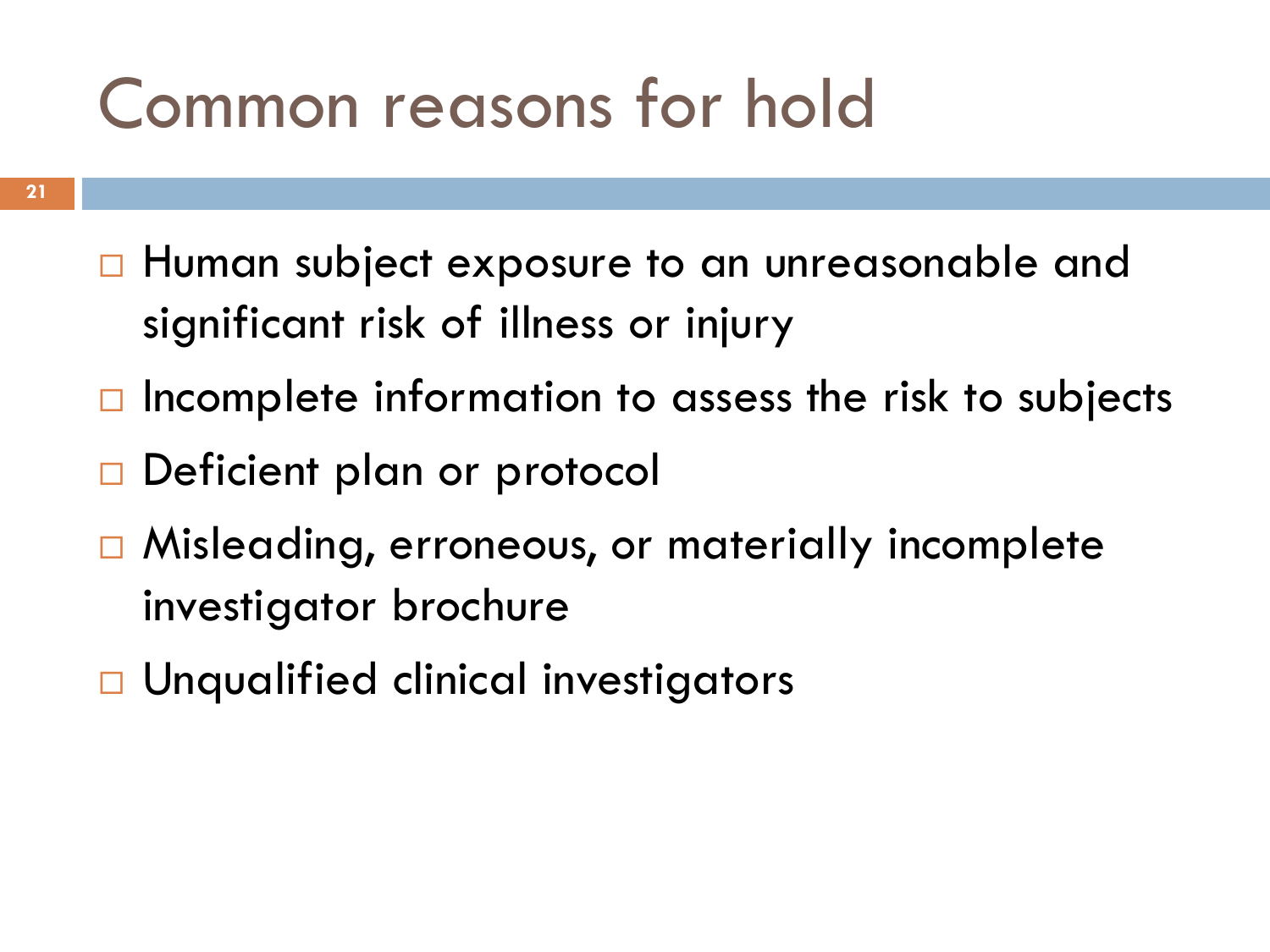## After IND is active, how to manage?

### □ Annual IND reports

**How is it going? Primarily safety issues!** 

- Report (S)AEs
	- **E** Report to the FDA within 15 days of discovery of an event that is *serious, related* and *unexpected.*
- □ Maintain required documents

**<u>u</u>** Updated documents

- $\Box$  Monitoring to monitor or not!
	- **□** Independent monitoring (QA effort)
	- **□** Data and Safety Monitoring Board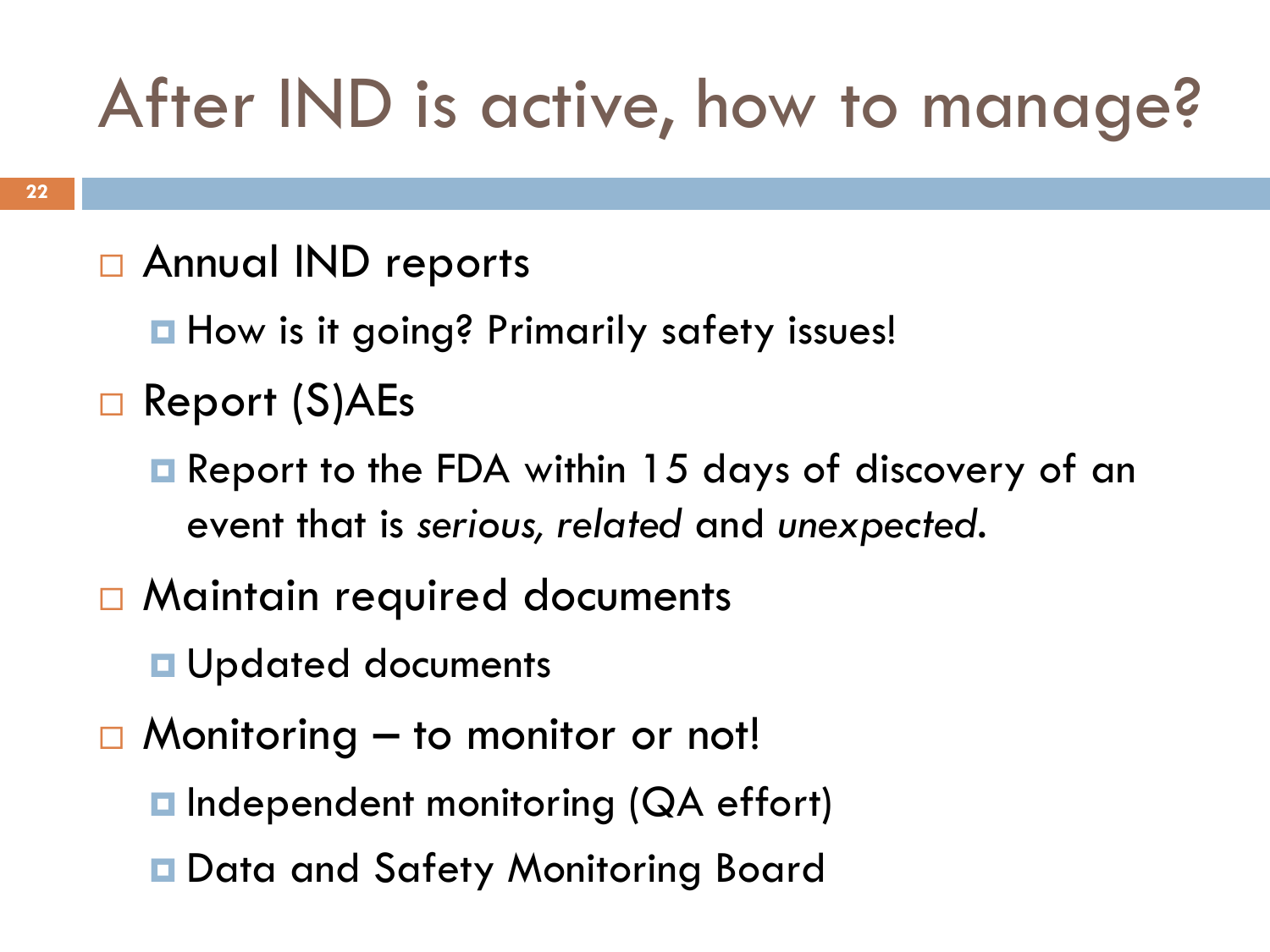### Can you close a study?

- **23**
- $\Box$  If finished: you may 'inactivate' the study
- □ If need to stop for some reason: 'withdraw' IND
- $\Box$  If FDA is concerned, study is 'terminated'

### □ Study CAN be 'reinstated'